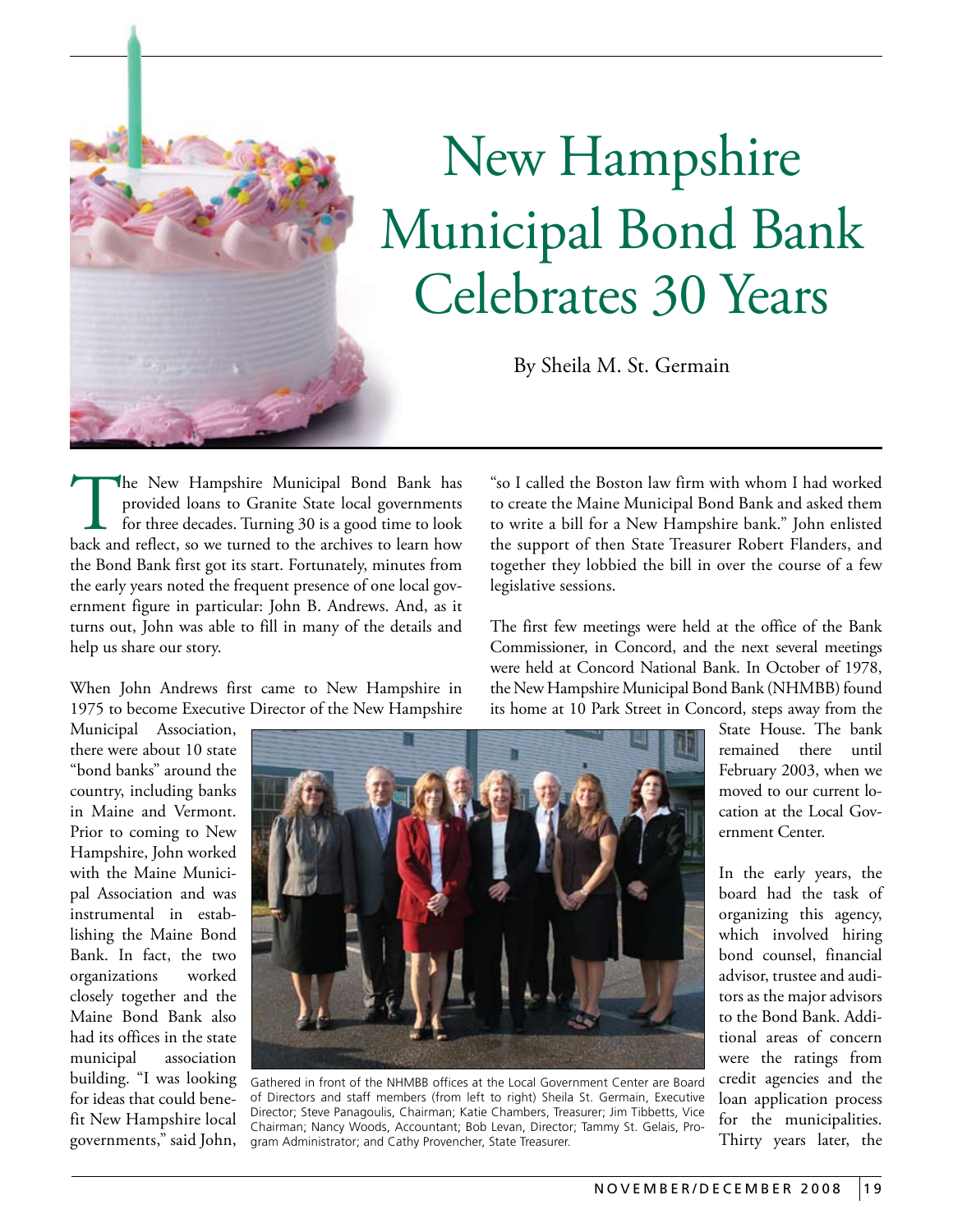## **BOND BANK** *from page 19*

same concerns exist. The advisors to the Bond Bank are crucial to its success; credit ratings influence the interest rates and we are always trying to improve the application process.

One thousand sixty-five loans, totaling \$1,911,659,184, were issued to municipalities from 1978 to 2008. In the early years, water and sewer projects were common projects. New schools, renovations to schools, town halls, libraries, police stations, fire stations, road repairs, basic public improvements and fiscal year changes represent some of the projects financed over the years. Fire trucks were popular from the late eighties to the late nineties, resulting in 47 loans. In the last few years, funding requests for land and easement purchases for conservation purposes first started to appear, and loan requests for dam repairs have increased in the last two years due to the major flooding across the state.

Loans vary in size, from the smallest loan of \$19,000 for repairs to a fire



Newbury Town Hall, 2004, loan amount: \$650,000

truck for Waterville Valley in 1983, to the largest loan of \$49 million for the construction of the new Bedford School District Middle/High School. In reflecting on his loan experience, Mark Conrad, Chief Financial Officer for Bedford School District, said



In October 1978, the New Hampshire Municipal Bond Bank celebrated its grand opening at 10 Park Street in downtown Concord, NH. Gathered for the official ribboncutting are (left to right) first Executive Director Robert S. Weeks, Jr.; NH Bank Commissioner and Director Roland Roberge; staff member Carolyn L. Bond; Director Thomas E. LaClair; Governor Mel Thompson; State Treasurer and Director Robert F. Flanders; Director Arthur "Skip" L. Barrett, Jr.; and Director Bayard F. Pope.

recently, "NHMBB's financial advisor was indispensable in helping the Bedford School District develop an efficient \$49 million debt service program for our new middle school/high school. The ability of the Bond Bank to streamline the application process was an added bonus."

The Bond Bank's current ratings (as of October 6, 2008) of AA-, Aa3, and AA from Fitch Ratings, Moody's Investors Service and Standard & Poor's, respectively, contribute to the competitive interest rates received in the Bond Bank's sales. The competitive rates and easy application process have brought some municipalities to the Bond Bank many times over the years.

The City of Laconia has several loans with NHMBB. "The Bond Bank makes borrowing for capital projects as easy as it can get," said Pamela Reynolds, Finance Director for the City of Laconia. "Once approved by the City, the application process is simple. No bond rating is needed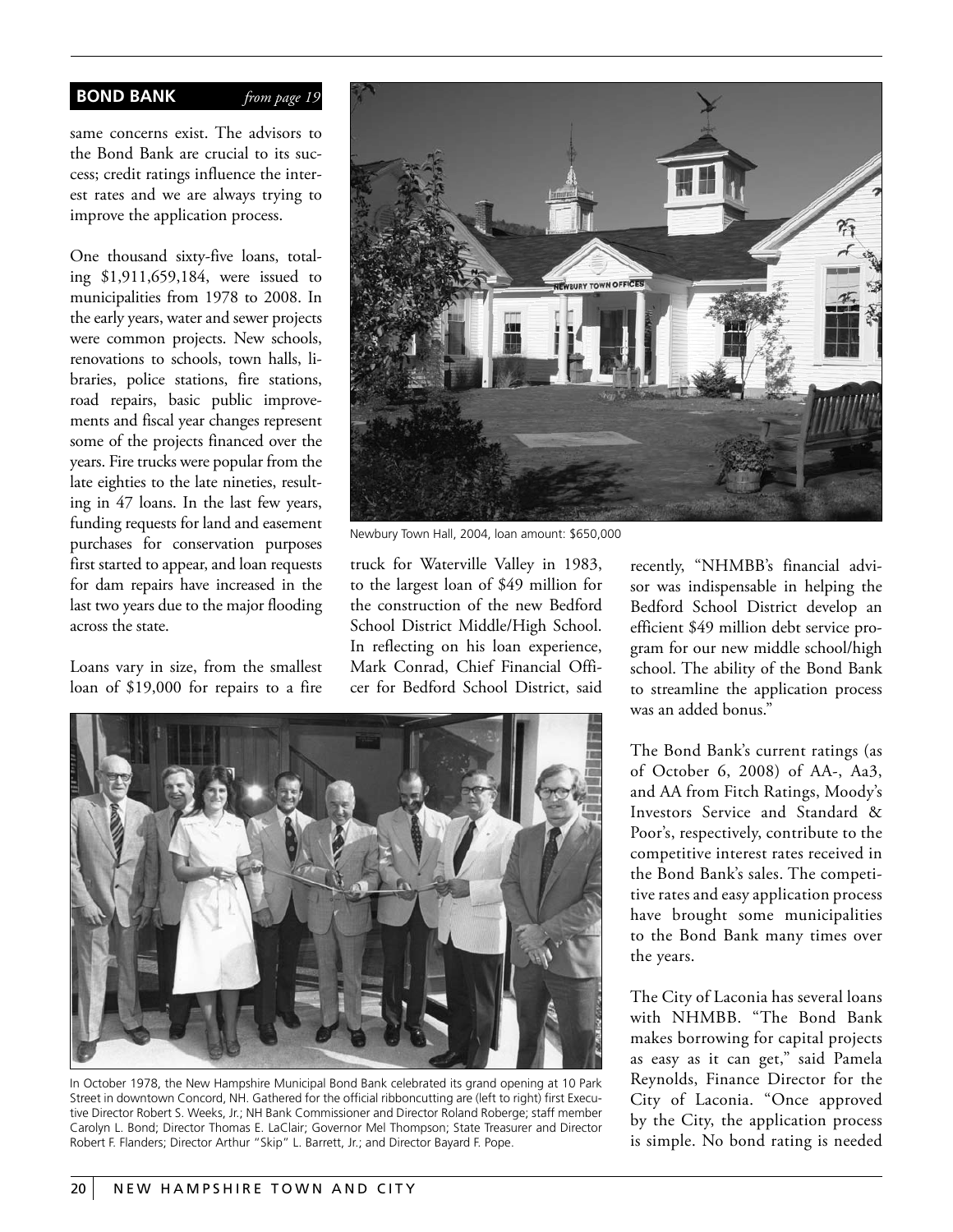and approvals are prompt. The staff has been very helpful in answering my questions."

In addition to the municipal loans, the NHMBB's Utility Division has provided funds to Hampton Water Works and Concord Steam. Concord Regional Solid Waste/Resource Recovery Cooperative's private activity bonds were obtained through the Bond Bank and the Education Division has provided funding to Pinkerton Academy and Coe-Brown Northwood Academy.

Over the years, twenty different directors have been appointed to the NHMBB Board. Board members serve on a volunteer basis and have donated countless hours to the success of the Bond Bank. Arthur (Skip) L. Barrett, Jr. was the first chairman of the Board and served 22 continuous years on the Board. (A special thanks to you, Skip!) Several members have served on the Board for 10 years or more. We appreciate the dedication and service provided by all of our past and present board members.

"Over the last 30 years, the NHMBB has become a 'first stop' for local governments seeking long-term favorable financing for capital projects," said John Andrews. "Its financial stability is enviable and proves that New Hampshire local governments are good investments."

The chart below and those on the following page provide a brief overview of the last 30 years, including information about interest rates, projects and refundings. We are proud to have served New Hampshire local governments for the past three decades and look forward to continuing to help shape the future of the Granite State.

*Sheila St. Germain is the Executive Director for the New Hampshire Municipal Bond Bank. She can be reached by phone at 603.271.2595 or e-mail info@nhmbb.com. Visit the Bond Bank online at www.nhmbb.org.*

|                            | Month of<br><b>Issue</b> | Jun-08  | Jun-03  | Jun-98  | <b>Jul-93</b> | <b>Jul-88</b> | Jul-83 | <b>Dec-78</b> |
|----------------------------|--------------------------|---------|---------|---------|---------------|---------------|--------|---------------|
|                            | <b>Bond Series</b>       | 2008A   | 2003CD  | 1998A   | 1993C         | 1988A         | 1993A  | 1978ABC       |
| HISTORY                    |                          |         |         |         |               |               |        |               |
| <b>RATE</b><br><b>LOAN</b> | Issue Amt.               | 42.310M | 77.440M | 50.710M | 2.694M        | 28.840M       | 6.970M | 7.880M        |
|                            | $5-yr$                   | 3.300%  | N/A     | 4.25%   | 5.30%         | 6.98%         | 6.97%  | 5.49%         |
|                            | $10-yr$                  | 3.700%  | 2.550%  | 4.58%   | 5.20%         | 7.03%         | 8.17%  | 5.92%         |
|                            | $15-yr$                  | 4.080%  | N/A     | 4.78%   | 5.42%         | 7.21%         | 8.91%  | 6.27%         |
|                            | $20-yr$                  | 4.240%  | 3.570%  | 4.87%   | 5.61%         | 7.57%         | 9.46%  | 6.18%         |
|                            | $30-yr$                  | 4.560%  | N/A     | N/A     | N/A           | N/A           | N/A    | N/A           |